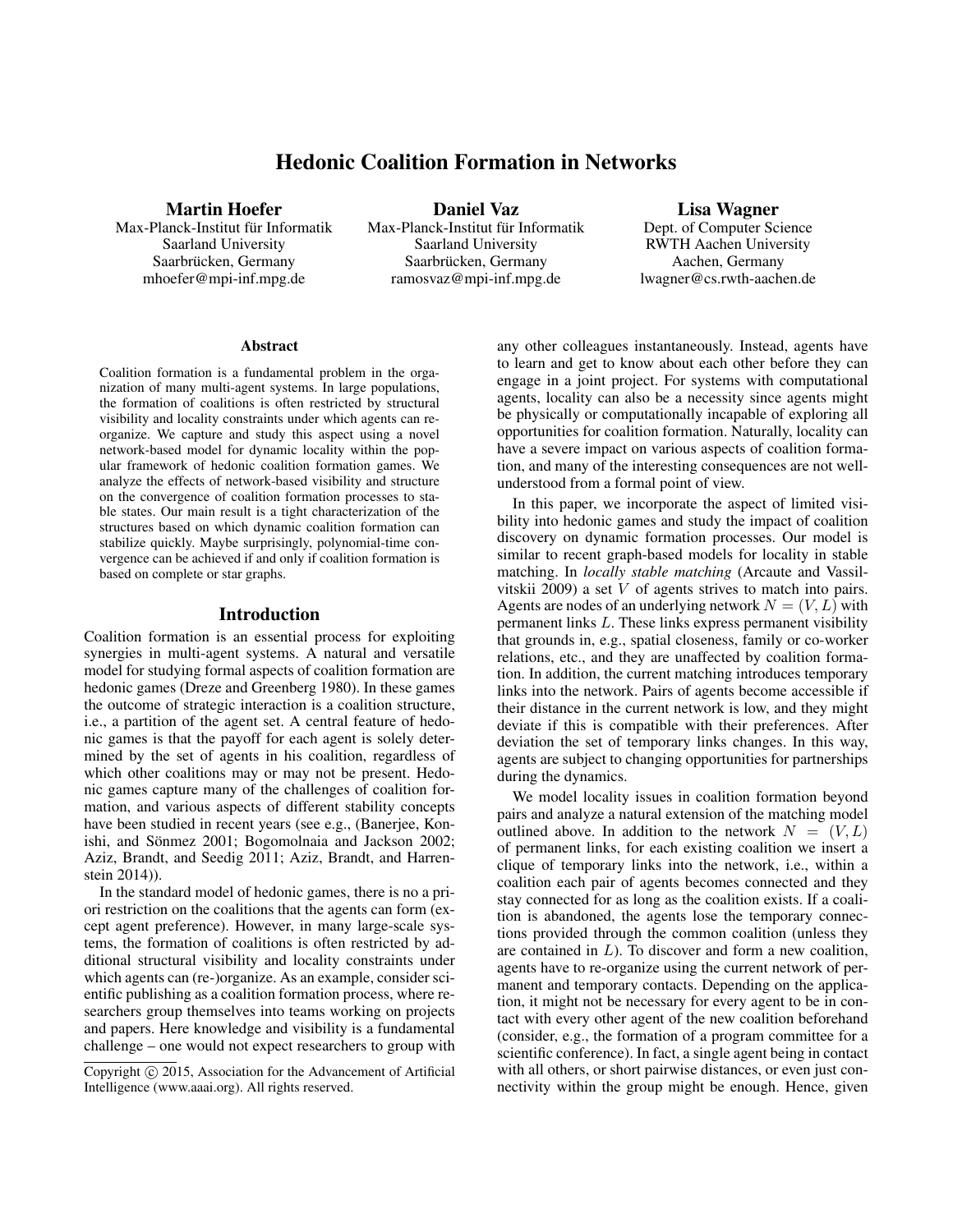the current network, we assume a coalition  $C$  is available for deviation if it has an inherent structure, which we term *formation graph* of C. We will analyze how the structures of formation graphs influence the convergence time of the coalition formation process. Before we state our results and connections to related work, let us formally introduce the model.

## Preliminaries

A *coalition formation game* consists of a set V of agents, and a set  $C \subseteq 2^V$  of *possible coalitions*, where  $2^V$  denotes the power set of V. Observe that  $C = 2^V$  is a special case, and in general the set of possible coalitions can be restricted. We denote the number of agents by  $n = |V|$  and the number of possible coalitions by  $m = |\mathcal{C}|$ . A *state* is a *coalition structure*  $S \subseteq C$  such that for each  $v \in V$  we have  $|\{C\}|$  $C \in \mathcal{S}, v \in C$  |  $\leq 1$ . That is, each agent is involved in at most one coalition. Each coalition  $C$  has a weight or benefit  $w(C) > 0$ , which is the profit given to each agent  $v \in C$ . For a coalition structure S, a *blocking coalition* is a coalition  $C \in \mathcal{C} \setminus \mathcal{S}$  with  $w(C) > w(C_v)$  where  $v \in C_v \in \mathcal{S}$  for every  $v \in C$  which is part of a coalition in S, that is, each vertex  $v \in C$  is either not in a coalition or C has a larger benefit than its current coalition. An *improvement step* is the act of adding such a blocking coalition to the state  $S$ , while at the same time removing all conflicting coalitions. We also call this the *resolution of a blocking coalition*. A stable state or *stable coalition structure* S does not have any blocking coalitions.

For a *local coalition formation game* we also have a network  $N = (V, L)$  with a set of *permanent links* L that models visibility between players and a set  $G$  of graphs used as deviation structures. A graph  $G \in \mathcal{G}$  is denoted a *forma*- $$ mation graph. For any coalition  $C$ , we denote by  $K_C$  the clique between the agents of C. A coalition  $C \in \mathcal{C}$  is called *accessible* in state  $S$  if the vertices in  $C$ , along with some of the edges in  $L$  and the current coalitions, form a graph isomorphic to some graph in G. Formally,  $C \in \mathcal{C}$  is accessible in  $S$  if there is some bijective map from the vertices of some  $G = (V_G, E_G) \in \mathcal{G}$  to the players in C such that for every  $e \in E_G$  the corresponding edge for C is in  $L \cup \bigcup_{C' \in \mathcal{S}} K_{C'}$ . We slightly abuse notation and denote this situation by  $G(C) \in N \cup S$ . A state S has a *local blocking coalition*  $C \in \mathcal{C}$  if C is a blocking coalition and C is accessible. Consequently, a *locally stable coalition structure* is a coalition structure without local blocking coalitions. A *local improvement step* is the resolution of such a local blocking coalition, that is, the blocking coalition is added to  $S$  and all conflicting coalitions are removed.

To visualize the dynamics of local improvement steps consider the example displayed in Fig. 1.

#### Results

In our games it is straightforward to observe that a lexicographic potential function exists (Abraham et al. 2008; Mathieu 2010) and every sequence of improvement steps leads into a stable state. This holds in particular for sequences of local improvement steps. Theorem 1 below



Figure 1: Display of a local improvement step. Agents are depicted by vertices, coalitions by an ellipse covering involved agents. Thin edges indicate permanent links, dotted edges depict temporary links generated by some coalition. The set of formation graphs  $G$  is all graphs of diameter at most 3. Left part: Initial state with a coalition of size 4. Middle part: Thick edges indicate a map of some formation graph that can be used to discover a new coalition. Note that the graph is composed of permanent as well as temporary links. Right part: Outcome once the new coalition is formed including the change in temporary links.

shows that if every formation graph  $G \in \mathcal{G}$  is a clique, then there are always short "paths to stability", i.e., polynomialtime sequences of improvement steps to stable states. In this case, we obtain convergence in time  $O(mn)$  even for random dynamics, where in each round the deviating coalition is chosen uniformly at random. Theorem 2 proves the existence of short paths to stability if every formation graph is a star. In contrast, for every other graph structure  $G$  we provide in Theorem 3 an instance with *n* agents,  $\mathcal{G} = \{G\},\$  $m = \Theta(n)$  possible coalitions and an initial state such that the unique sequence of improvement steps based on formation graph G has length  $2^{\Theta(n)}$ .

This provides a tight characterization of graph structures for visibility based on which fast convergence can be achieved. In particular, for cliques we can obtain fast convergence for random dynamics. This even holds if  $G$  consists of a single or multiple cliques. For cliques and stars we can always guarantee the existence of a short path to stability, which again holds if  $G$  has one or multiple graphs (which are either all cliques or all stars). In contrast, for any other graph structure  $G$ , there are games where every path must be of exponential length, even if  $G$  contains only this one graph G. This provides the first insights on how dynamic network structure affects coalition formation processes beyond the special case of matching. Finally, we also discuss the relations of our model to locally stable matching, variations of our visibility concept, and possible directions for future work.

Our results are strongest when agents strive to form coalitions of small size. The set  $C$  specifies the allowed coalitions, and if  $m = |\mathcal{C}| \in \text{poly}(n)$ , then many involved problems (finding a local blocking coalition, or the one with maxi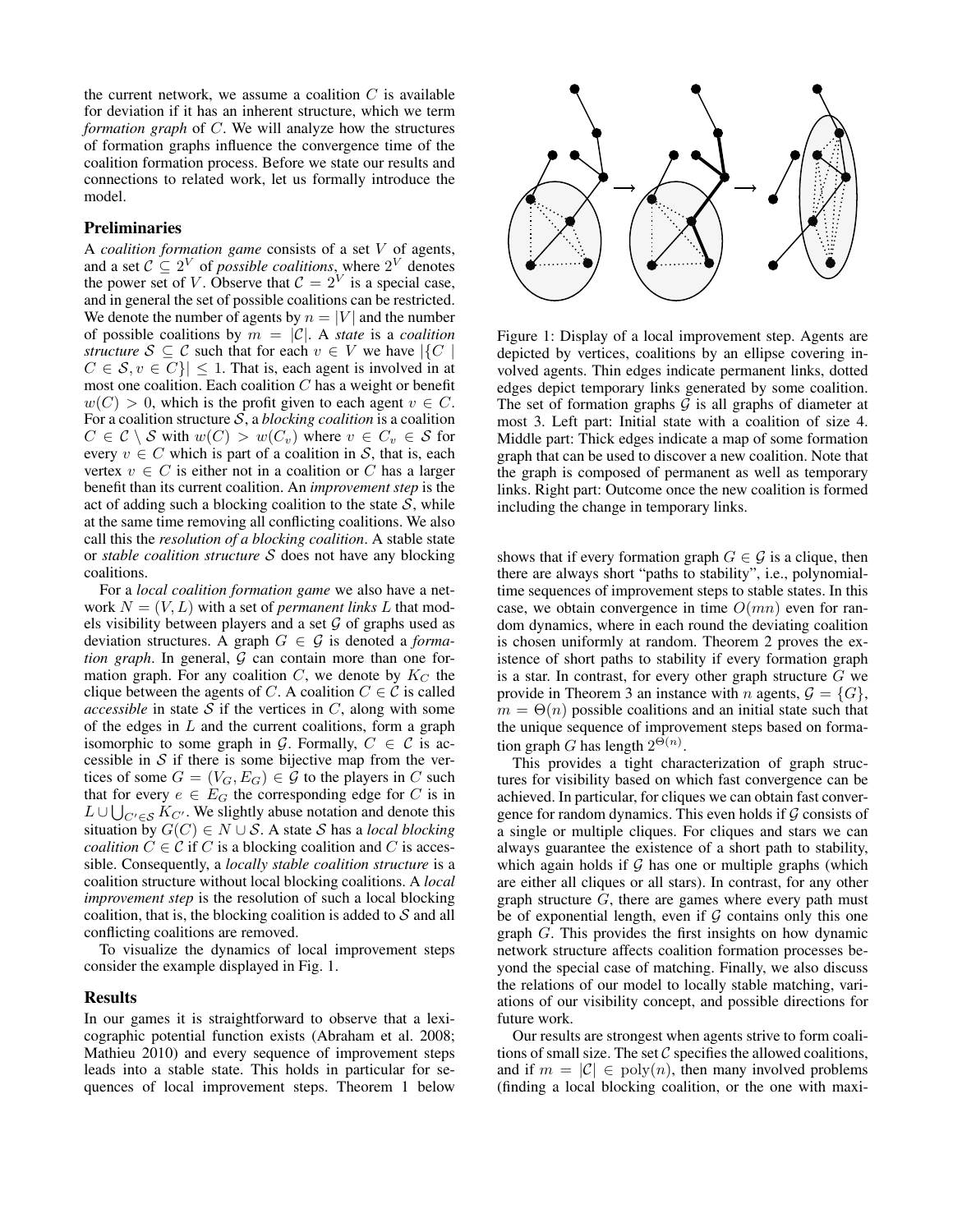mum profit) can be solved trivially in time  $poly(n)$ . In particular, if the formation graphs are of constant size, then we can assume  $m \in \text{poly}(n)$ , since only coalitions of constant size can form. Under this assumption, we can obtain paths of length  $poly(n)$  for cliques and stars. In contrast, our exponential lower bound already holds when, e.g., the formation graph is a path with 4 nodes.

# Related Work

We extend the popular framework of hedonic games, a central concept for modeling coalition formation in multi-agent systems, game theory, and algorithms. There is a vast literature on hedonic coalition formation, starting with (Dreze and Greenberg 1980). Recently, the existence and computational complexity of computing stable states has attracted some interest (see, e.g., the works of Hajdukova´ (2006); Cechlárova (2008); Gairing and Savani (2010); Sung and Dimitrov (2010)). In addition, various stability concepts – many focusing on the core of the game – have been studied (Banerjee, Konishi, and Sönmez 2001; Bogomolnaia and Jackson 2002; Aziz, Brandt, and Harrenstein 2014). A central issue is the way payoff is derived from the current state of the game. In additively separable hedonic games each agent assigns a value to each agent individually and then sums up over the agents in his coalition (Banerjee, Konishi, and Sönmez 2001; Burani and Zwicker 2003; Aziz, Brandt, and Seedig 2011). A similar approach can be found in fractional hedonic games where instead of the sum the average over all agents in the coalition is taken (Aziz, Brandt, and Harrenstein 2014). Here we focus on convergence and study the case of correlated payoffs. Correlated preferences have proven useful to guarantee paths to stability in various settings (e.g., (Mathieu 2010)).

The idea to use an underlying network structure to derive properties of the game has recently found a lot of interest in various disciplines. In many settings, the network is used to determine payoffs, or even network creation is considered as strategic process (Jackson 2008). In contrast, we use the network mainly to determine visibility and availability. Our approach to locality is related to existing graph-based models for limited interaction. Most prominently, there is a large body of works treating the Myerson value in graph-based cooperative games (Myerson 1977; Owen 1986). Solution concepts in graph-based cooperative games have received a lot of interest over the last decades in game theory and economics. For example, there has been recent interest in the cost of stability based on the graph structures underlying the game (Meir et al. 2013).

Myerson's idea can be seen as a static variant of our model – it excludes the formation of coalitions that are not connected in the underlying network. We obtain a similar scenario if the class of formation graphs is the set of all connected graphs and we refrain from introducing temporary links into the network. The latter, however, are the key aspect for dynamic discovery of new coalitions, which is the distinguishing feature we capture with our approach.

Our approach can be regarded as an extension of locally stable matching (Arcaute and Vassilvitskii 2009). Locally stable matching and related variants have attracted recent interest, especially approximation algorithms for finding a stable matching of maximum size (Askalidis et al. 2013; Cheng and McDermid 2013) or convergence properties of dynamics (Hoefer 2013; Hoefer and Wagner 2013; 2014). A similar idea of limited visibility has recently been studied in the context of strategic network creation (Bilò et al. 2014).

Our convergence results rely on agent preferences being correlated using a single weight  $w(C)$  for each coalition  $C \in \mathcal{C}$ . This assumption is natural when agents share benefits of a coalition equally, such as, in scientific publishing with alphabetical ordering of authors. Clearly, there are other cases where profit is not divided equally, and there is a huge body of work concerned with stability in sharing and division problems. For non-equal sharing, when each agent has an arbitrary preference order over coalitions of  $C$ , improvement dynamics do not converge at all since stable states can be absent, even for special cases and without locality restrictions (Aziz and Brandl 2012). Obviously, locality restrictions make matters even harder, and we expect strong impossibility results for the case of general preferences, similar to locally stable matchings (Hoefer and Wagner 2013).

## Paths to Stability

We are interested in finding sequences of local improvement steps which lead to a stable state and only need a small number of steps. Such sequences guarantee that from every initial state the system can quickly be brought to a stable state, where all agents are content with their current situation considering their current alternatives. We will analyze the existence of short paths to stability depending on the type of formation graphs for visibility. It turns out that for two very natural choices – the clique, where all agents have to know each other to form a coalition, and the star, where one central agent knows all other agents – we obtain positive results. In contrast, all other graph structures have properties that can be exploited to construct instances where all paths to stability are of exponential length.

### **Cliques**

**Theorem 1.** Let  $\mathcal{G} \subseteq \{G_i | i = 1 \dots n\}$  where  $G_i$  denotes a *clique of size* i*. Then every local coalition formation game using* G *has a path to stability of length at most* n *using only local improvement steps from any starting state* S*. Furthermore, random dynamics converge to a stable state in expected time at most* O(mn)*.*

*Proof.* We observe that the set of accessible coalitions only can shrink in the course of the dynamics. A coalition is only accessible if all pairs of involved agents are connected through  $L$  or through a temporary link due to being currently in the same coalition. Thus, creation of a coalition by resolving some local blocking coalition does not introduce any new additional links to the network. On the other hand some links can get lost if overlapping coalitions are removed. Hence, improvement steps only shrink the set of temporary links and, likewise, the set of accessible coalitions.

Assume that  $C$  is a local blocking coalition of maximal benefit among all local blocking coalitions in  $S$ . Once  $C$  is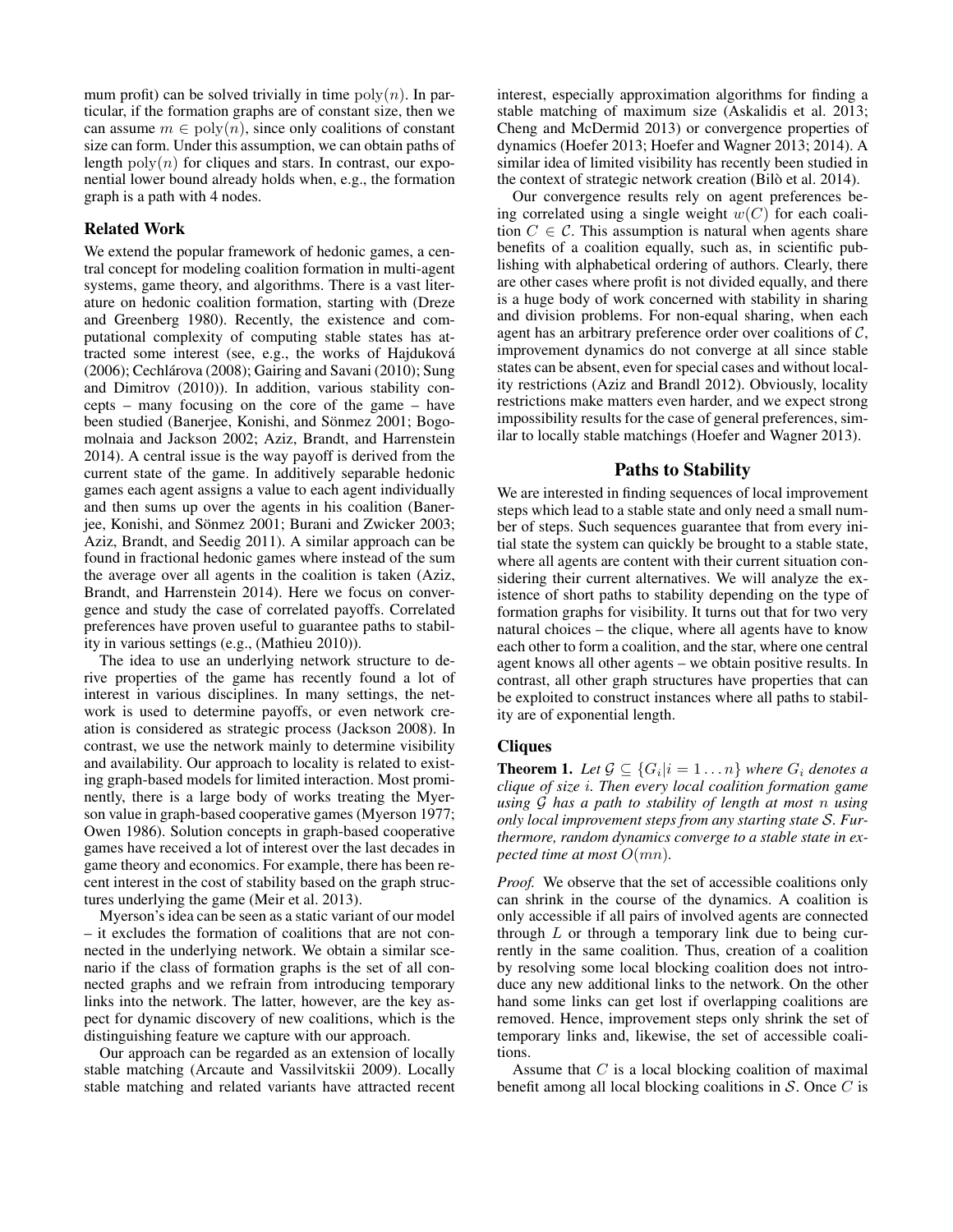formed, it will not be removed by any other coalition created through subsequent improvement steps as no new coalitions of higher value will be discovered and become accessible. Thus, repeatedly resolving the most valuable local blocking coalition results in a stable state after at most  $n$  steps.

If instead of picking the most valuable we pick a local blocking coalition at random, then with probability at least  $\frac{1}{m}$  we pick one of the most valuable local blocking coalitions. Since these coalitions are never removed, in expectation after at most mn steps we reach a stable state.  $\Box$ 

#### Stars

By  $H_i$  we denote a star consisting of a center and  $i - 1$ leaves. We analyze the case where  $\mathcal{G} \subseteq \{H_i | i = 1 \dots n\}$  using *coalition formation games with constraints* introduced by Hoefer and Wagner (2014). In this framework, for each state S we consider two sets of rules – *generation rules* that determine candidate coalitions, and *domination rules* that forbid some of the candidate coalitions. The set of undominated candidate coalitions then forms the blocking coalitions for state  $S$ .

More formally, there is a set  $T \subseteq \{(\mathcal{T}, C) \mid \mathcal{T} \subset \mathcal{C}, C \in$  $\mathcal{C}$  of *generation rules*. If in the current state S we have  $\mathcal{T} \subseteq$ S and  $C \notin S$ , then C becomes a candidate coalition. In addition, there is a set  $D \subseteq \{(\mathcal{T}, C) \mid \mathcal{T} \subset \mathcal{C}, C \in \mathcal{C}\}\$  of *domination rules*. If  $\mathcal{T} \subseteq \mathcal{S}$  for the current state  $\mathcal{S}$ , then C cannot be in  $S$ . In particular, if  $C$  exists and the last missing coalition of  $T$  is formed, then  $C$  has to be dropped.

The undominated candidate coalitions represent the blocking coalitions for  $S$ . A coalition structure is stable if the set of blocking coalitions is empty.

The generation rules of a coalition formation game with constraints are called *consistent* if  $T \subseteq \{(\{C_1\}, C_2) | C_1 \cap$  $C_2 \neq \emptyset$ , that is, all generation rules have only a single coalition in their precondition and the candidate coalition shares at least one agent. The domination rules of a coalition formation game with constraints are called *consistent* if D ⊆  $\{(\mathcal{S}, C) \mid \mathcal{S} \subset \mathcal{C}, C \in \mathcal{C}, C \notin \mathcal{S}, \exists S \in \mathcal{S} : S \cap C \neq \emptyset\},\}$ that is, at least one of the coalitions in  $S$  overlaps with the dominated coalition. Hoefer and Wagner show (2014) that every coalition formation game with constraints and consistent generation and domination rules has a path to stability of length  $O(nm^2)$  from any starting state.

**Theorem 2.** Let  $\mathcal{G} \subseteq \{H_i | i = 1 \dots n\}$  where  $H_i$  denotes *a star consisting of a center and* i − 1 *leaves. Then every local coalition formation game using* G *can be formulated as a coalition formation game with constraints and consistent generation and domination rules. Therefore, in every such* game there is a path to stability of length at most  $O(nm^2)$ *using only local improvement steps from any starting state* S*.*

*Proof.* To embed our games into the framework, we first need to express our star-based visibility constraints using consistent generation and domination rules. The set of domination rules is quite easy to define as the only reason an accessible coalition is not formed is because one of the involved players is already part of a better or equally profitable

coalition. Thus we set

$$
D = \{ (\{C'\}, C) \mid C, C' \in C, C \cap C' \neq \emptyset, w(C') \geq w(C) \}.
$$

For the generation rules we show that in its formation graph no accessible coalition relies on temporary links of more than one existing coalition. Assume for contradiction that in the formation graph of accessible coalition  $C$  we rely on temporary links of two coalitions  $C_1, C_2 \in \mathcal{S}$ . In the star all edges share the center vertex, so this vertex must be part of both  $C_1$  and  $C_2$ , a contradiction to  $C_1, C_2 \in \mathcal{S}$ . Thus, for the generation rules we have

$$
T = \{ (\emptyset, C) \mid C \in \mathcal{C}, H_{|C|} \in N, H_{|C|} \in \mathcal{G} \}
$$
  

$$
\cup \{ (\{C'\}, C) \mid C, C' \in \mathcal{C}, C \cap C' \neq \emptyset,
$$
  

$$
H_{|C|} \in N \cup \{C'\}, H_{|C|} \in \mathcal{G} \}.
$$

Hence, we have derived consistent generation and domination rules. We now have to show that the blocking dynamics are implemented correctly.

First assume that  $C$  is a local blocking coalition for  $S$ . Then C is accessible, that is,  $H_{|C|} \in N \cup S$  for some  $H_{|C|} \in \mathcal{G}$ . As discussed above temporary links of at most one coalition are used in  $H_{|C|}$ . Thus either C is always accessible through N or there exists some  $C' \in \mathcal{S}$  such that  $H_{|C|} \in N \cup \{C'\}$ . Then  $(\{C'\}, C) \in T$  which makes C a candidate coalition in S. Furthermore, for  $C$  to be a local blocking coalition it also has to be a (normal) blocking coalition, i.e., there is no coalition  $C' \in S$  such that  $C \cap C' \neq \emptyset$ and  $w(C') \geq w(C)$ . Consequently, the candidate coalition  $C$  is undominated in  $S$  which makes  $C$  a blocking coalition in  $S$  for the coalition formation game with constraints.

Conversely, let  $C$  be a blocking coalition in  $S$  for the coalition formation game with constraints. Then  $C$  is undominated, that is, C is a blocking coalition. Furthermore,  $C$  is a candidate coalition. Thus,  $C$  is accessible in  $S$ . In consequence,  $C$  is a local blocking coalition for  $S$ .

Now resolving the local blocking coalition C results in deleting all overlapping coalitions. By definition of blocking coalitions all those existing overlapping coalitions are of smaller value then C. Similarly, resolving the undominated candidate coalition C results in deleting all coalitions dominated by  $C$  which by definition are exactly those coalitions overlapping with  $C$  and of less or equal value than  $C$ . As  $C$ was undominated, all those coalitions have to be of smaller value than C. Thus, the set of deleted coalitions coincides in both cases. This proves the theorem. both cases. This proves the theorem.

### Other Graph Structures

The following structural lemma is a key insight that we will use for the proof of the general lower bound in this section.

**Lemma 1.** Let  $G = (V, E)$  be some arbitrary undirected *connected graph. If for every simple path*  $v_1v_2v_3v_4$  *with*  $(v_1, v_2), (v_2, v_3), (v_3, v_4) \in E$  *there also exists an edge*  $(v_1, v_3) \in E$ , then G is either a clique or a star.

*Proof.* If G does not have a simple path of at least 3 edges, then  $G$  is a star.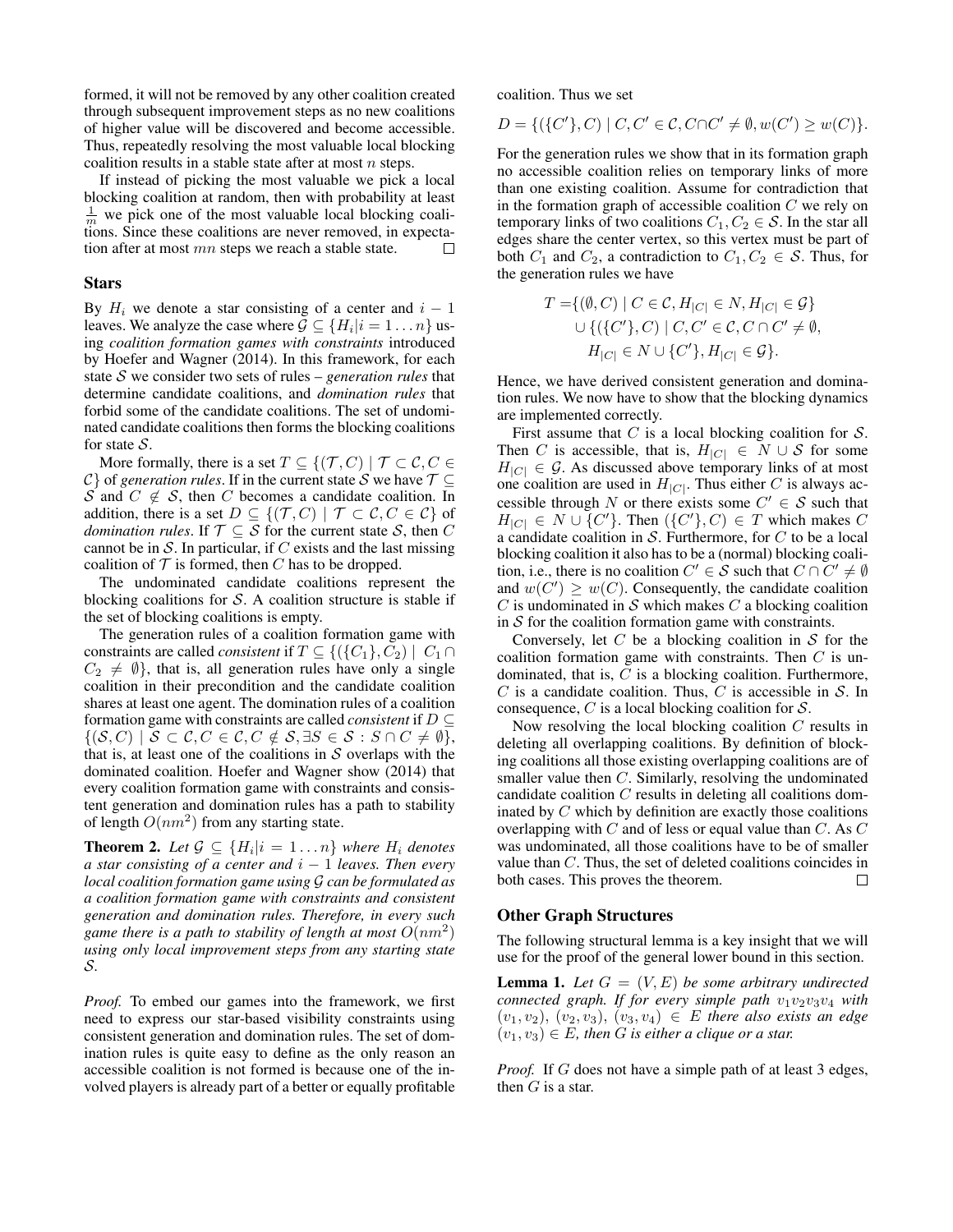

Figure 2: Social network of gadget i

Otherwise, assume G holds some simple path  $v_1v_2v_3v_4$ with  $(v_1, v_2), (v_2, v_3), (v_3, v_4) \in E$ . Suppose that for every such path we have also  $(v_1, v_3) \in E$ . Then considering this path labeled in forward and backward direction we know that  $(v_1, v_3) \in E$  implies  $(v_2, v_4) \in E$ . Thus we also have the simple path  $v_1v_2v_4v_3$  and conclude  $(v_1, v_4) \in E$ . This means  $v_1, v_2, v_3$  and  $v_4$  form a clique  $C_1$  in G. If  $G \neq C_1$ , then by connectivity there exists at least one edge e connecting  $C_1$  to  $V \setminus C_1$ . Let  $v_5$  be the vertex in  $e \cap (V \setminus \{v_1, v_2, v_3, v_4\})$  and w.l.o.g. let  $e = \{v_1, v_5\}$ . Using the edges in  $C_1$  we have the paths  $v_5v_1v_2v_3$ ,  $v_5v_1v_3v_2$ , and  $v_5v_1v_4v_2$  and thus also edges from  $v_5$  to all other vertices in  $C_1$ . Hence  $v_1, v_2, v_3, v_4$  and  $v_5$  form a clique  $C_2$  in G. Now we can inductively apply the same arguments until each vertex of  $V$  is included. Thus  $G$  needs to be a clique.  $\Box$ 

**Theorem 3.** Let  $G = (V, E)$  be an arbitrary connected *graph of constant size which is neither a clique nor a star. For every*  $n \in \mathbb{N}$  *there is a local coalition formation game with n agents*,  $m = \Theta(n)$  *coalitions*,  $\mathcal{G} = \{G\}$  *and an initial state such that every sequence to a stable state requires* 2 Θ(n) *improvement steps.*

#### *Proof.*

By Lemma 1, we know that there are vertices  $v_1, v_2, v_3, v_4 \in V$  such that  $(v_1, v_2), (v_2, v_3), (v_3, v_4) \in$ E but  $(v_1, v_3) \notin E$ . Let  $G_{rest} = (V_{rest} = V)$  $\{v_1, v_2, v_3, v_4\}, E'_{rest} = E \setminus \{(v_1, v_2), (v_2, v_3), (v_3, v_4)\}.$ We will show how to construct a network of permanent links involving only the vertices  $v_1, v_2, v_3$ , and  $v_4$  as well as  $(v_1, v_2), (v_2, v_3)$ , and  $(v_3, v_4)$  for each coalition. For each coalition  $C$ , all other vertices  $V_{rest}$  are unique (denoted by  $V_{C,rest}$ ) and are connected by links according to  $E_{rest}$  (denoted by  $E_{C,rest}$ ) with each other as well as with  $v_1, v_2, v_3$ and  $v_4$ . The network is composed of a row of identical gadgets which each have a *starting link*  $\{u_{1,i}, u_{2,i}\}$  and two  $\hat{\mu}$ *nal links*  $\{u_{3,i}, u_{5,i}\}\$  and  $\{u_{9,i}, u_{11,i}\}\$ . Those links are only



Figure 3: Dynamics of gadget *i*: The vertices are in the same order as in Figure 2. In step 1 and step 5 the starting link provided by gadget  $i - 1$  is used. For the other steps temporary links from the coalitions existing in gadget  $i$  are used for the improvement steps. In the last figure gadget  $i$  is in the right state to provide the starting link for gadget  $i + 1$ .

temporary, that is, they are only available when their incident vertices are in the same coalition. The dynamics are designed such that the starting link is needed once to create the first final link and a second time to create the second final link. The coalition providing the starting link of gadget  $i + 1$  can only be created when both final links of gadget i are available. Thus to create the coalition which provides the final link of gadget  $k$  we need the starting link of gadget 1  $2^k$  times, that is, coalition  $C_0$  has to be formed  $2^k$  times.

For gadget  $N_i$  we have 7 coalitions  $C_{1,i}, \ldots, C_{7,i}$ . The vertex set of  $N_i$  consists of  $\{u_{1,i}, \ldots, u_{14,i}\}$  ∪  $\bigcup_{j=1}^7 V_{C_{j,i},rest}$  and the link set of  $\{\{u_{1,i}, u_{5,i}\},\}$  ${u_{1,i}, u_{9,i}}, \quad {u_{2,i}, u_{3,i}}, \quad {u_{2,i}, u_{11,i}}, \quad {u_{3,i}, u_{4,i}},$  ${u_{3,i}, u_{11,i}}, \quad {u_{5,i}, u_{6,i}}, \quad {u_{5,i}, u_{7,i}}, \quad {u_{7,i}, u_{8,i}},$  ${u_{9,i}, u_{10,i}}, \{u_{11,i}, u_{12,i}\}, \{u_{11,i}, u_{13,i}\}, \{u_{13,i}, u_{14,i}\}$  $\cup \bigcup_{j=1}^{7} E_{C_{j,i},rest}$ . Gadget 1 additionally holds players  $w_1$ and  $w_2$  with links  $\{w_1, u_{1,1}\}, \{w_1, u_{2,1}\},$  and  $\{w_2, u_{2,1}\}$ and a coalition  $C_0 = \{w_1, w_2, u_{1,1}, u_{2,1}\} \cup V_{C_0,rest}$  of value 1. The transition from gadget i to gadget  $i + 1$  is realized by associating  $u_{5,i}$  with  $u_{1,i+1}$  and  $u_{9,i}$  with  $u_{2,i+1}$ . The social network of some gadget  $i$  is illustrated in Figure 2. The gadget vertices are distributed among the coalitions as follows.  $C_{1,i} = \{u_{1,i}, u_{2,i}, u_{3,i}, u_{4,i}\} \cup V_{C_{1,i},rest}$  with a value of  $4i+1, C_{2,i} = \{u_{1,i}, u_{3,i}, u_{5,i}, u_{6,i}\} \cup V_{C_{2,i},rest}$  with a value of  $4i+2$ ,  $C_{3,i} = \{u_{3,i}, u_{5,i}, u_{7,i}, u_{8,i}\} \cup V_{C_{3,i},rest}$  with a value of  $4i + 3$ ,  $C_{4,i} = \{u_{1,i}, u_{2,i}, u_{9,i}, u_{10,i}\} \cup V_{C_{4,i},rest}$ with a value of  $4i + 1$ ,  $C_{5,i} = \{u_{2,i}, u_{9,i}, u_{11,i}, u_{12,i}\}$  ∪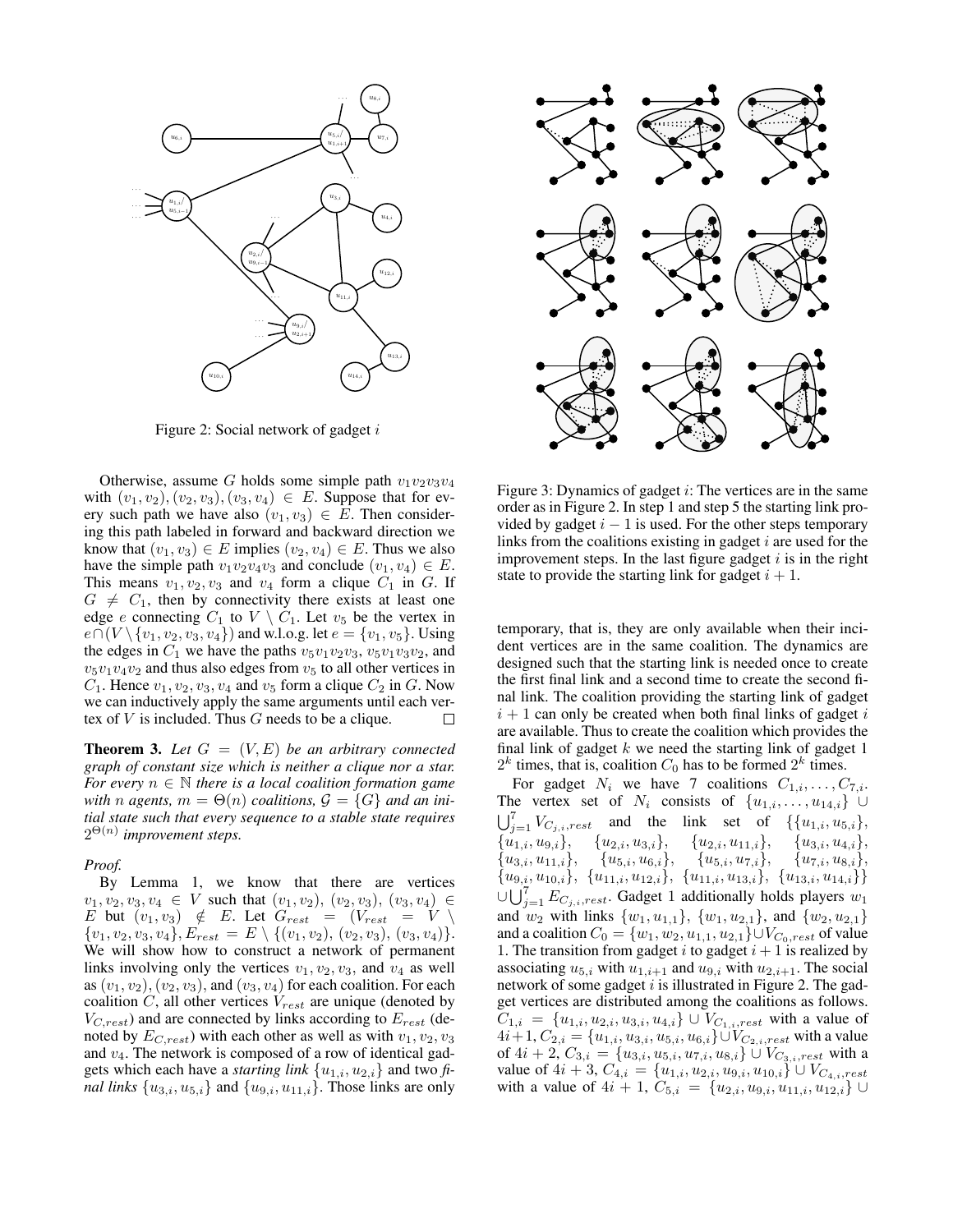$V_{C_{5,i},rest}$  with a value of  $4i + 2$ ,  $C_{6,i}$  ${u_{9,i}, u_{11,i}, u_{13,i}, u_{14,i}} \cup V_{C_{6,i},rest}$  with a value of  $4i + 3$ , and  $C_{7,i} = \{u_{3,i}, u_{5,i}, u_{9,i}, u_{11,i}\} \cup V_{C_{7,i},rest}$  with a value of  $4i + 4$ . For the initial state we choose  $S_0 = \emptyset$ .

We will describe the dynamics of gadget 1 as well as the connection to the next gadget. The other gadgets work similarly. If no player of gadget 1 is involved in any coalition, the only accessible coalition is  $C_0$ . Once  $C_0$  is formed,  $C_{1,1}$  and  $C_{4,1}$  become accessible because the starting link  ${u_{1,1}, u_{2,1}}$  becomes available. As both coalitions are of higher value than  $C_0$ , they are local blocking coalitions. W.l.o.g. assume that  $C_{1,1}$  is formed first. Now  $C_{4,1}$  is not a blocking coalition any more but the temporary link  ${u_{1,1}, u_{3,1}}$  becomes available which makes  $C_{2,1}$  a local blocking coalition. Forming  $C_{2,1}$  results in  $u_{2,1}$  being single again. Additionally, the first final temporary link  ${u_{3,1}, u_{5,1}}$  exists and  $C_{3,1}$  becomes a local blocking coalition. Now forming  $C_{3,1}$  player  $u_{1,1}$  becomes single again, that is,  $C_0$  (which is always accessible) is a blocking coalition again. Further  $\{u_{3,1}, u_{5,1}\}$  is still present. Now the only available local blocking coalition again is  $C_0$ . This time after  $C_0$  is formed  $C_{1,1}$  is not a blocking coalition because  $u_{3,1}$ is involved in a better coalition. Thus the only option now is the local blocking coalition  $C_{4,1}$ . As above, after forming  $C_{4,1}$ ,  $C_{5,1}$  becomes available. Through  $C_{5,1}$  we then get the second final link  $\{u_{9,1}, u_{11,1}\}$ . Now we can either directly form  $C_{7,1}$  or first  $C_{6,1}$  and then  $C_{7,1}$  (destroying  $C_{6,1}$  again). Note that  $C_{6,1}$  is necessary to make  $C_0$  available again for the case we would have chosen  $C_{4,1}$  instead of  $C_{1,1}$  first. The existence of  $C_{7,1}$  provides the temporary link  ${u_{5,1}, u_{9,1}} = {u_{1,2}, u_{2,2}}$  for the fist time. This initiates the same dynamics in the second gadget. Observe that the dynamics cannot terminate prematurely by resolving local blocking coalitions in a different order. Thus, in the end  $C_{7,k}$  is necessary for the coalition structure to be stable and  $2^k$  creations of  $C_0$  are necessary to form  $C_{7,k}$ .

For better understanding a schematic illustration of the dynamics taking place in gadget  $i$  is displayed in Figure 3. In particular, one can observe how the starting link has to be provided by gadget  $i - 1$  twice to allow gadget i to provide the starting link for gadget  $i + 1$ .

Observe that we heavily rely on temporary links being temporary and not part of  $E_{C,rest}$ . As G holds a path of 3 edges with no connection between the first and the third vertex, we can actually arrange  $E_{C,rest}$  such that the 'right' links are missing when forming a coalition and only be inserted by this exact coalition. However, the structure of G might require an edge between the first and the fourth and/or the second and the fourth vertex of the path, that is, two vertices which are part of the shared gadget and not the part which is unique for each coalition anyway. Luckily these edges – namely  $\{u_{1,i}, u_{4,i}\}$  and  $\{u_{2,i}, u_{4,i}\}$ for  $C_{1,i}$ ,  $\{u_{1,i}, u_{6,i}\}$  and  $\{u_{3,i}, u_{6,i}\}$  for  $C_{2,i}$ ,  $\{u_{3,i}, u_{7,i}\}$ and  ${u_{3,i}, u_{8,i}}$  for  $C_{3,i}$ ,  ${u_{1,i}, u_{10,i}}$  and  ${u_{2,i}, u_{10,i}}$  for  $C_{4,i}$ ,  $\{u_{2,i}, u_{12,i}\}$  and  $\{u_{9,i}, u_{12,i}\}$  for  $C_{5,i}$ ,  $\{u_{9,i}, u_{13,i}\}$ and  $\{u_{9,i}, u_{14,i}\}$  for  $C_{6,i}$ , and  $\{u_{3,i}, u_{11,i}\}$  and  $\{u_{5,i}, u_{11,i}\}$ for  $C_{7,i}$  – all connect vertices which only share this one coalition. Hence the (permanent) existence of such links does not make any other coalitions accessible.  $\Box$ 

## **Discussion**

In our model we assumed that, once a coalition is formed, all agents within the group can interact with each other. This is a natural approach when groups are not too big and the project requires some form of interaction among all agents. Let us also briefly discuss some other possible variants for locality and visibility in coalition formation games. For the first variant, we assume that it is more laborious to form a coalition than to maintain it. In particular, instead of a clique we assume that coalitions introduce an *organization graph* of temporary links into the network. Here we assume that the organization graph is a subgraph of the formation graph. For the second variant, we assume that agents not only connect to all other agents involved in their project but also get introduced to their friends (connected by permanent links). Formally, coalitions insert cliques in  $N$ , but nodes that are connected via hop-distance 2 can be used for visibility. This idea is inspired by properties of locally stable matching.

### Organization Graphs

In many cases it is reasonable to assume that once a coalition is formed everyone within this coalition will interact with everybody else (e.g., via regular group meetings or events). However, for large coalitions, it is plausible that it takes more connectivity to bring together and arrange a group than to maintain it. Once the group is formed, a more sparse organization is sufficient to keep the group functional (e.g., a management hierarchy resulting in a tree structure). To incorporate this aspect, we keep the idea of a formation graph  $G$  to form some coalition  $C$ , but insert temporary links for C based on an *organization graph* G' with  $E_{G'} \subseteq E_G$ . Note that we assume the subgraph relation to hold for the actual mapping of  $G$  and  $G'$  to the vertices in  $N$ . In this setting, we are able to show that the positive results from Theorem 1 hold for all graphs G and  $G' \subseteq G$ .

Corollary 1. *Every local coalition formation game using* formation graphs  $\mathcal G$  and organization graphs  $\mathcal G'$  with  $E_{G'} \subseteq$  $E_G$  for every  $G \in \mathcal{G}$  and  $G' \in \mathcal{G}'$  has a path to stabil*ity of length at most* n *using only local improvement steps from any starting state* S*. Furthermore, random dynamics converge to a stable state in expected time*  $O(mn)$ *.* 

The main insight is that the set of temporary links and accessible coalitions can only shrink. For the convergence times, we can then use exactly the same maximality argument as in Theorem 1. Observe that here we obtain polynomial-time convergence for all formation graphs under the condition that the visibility required for formation exceeds the subsequent interaction within the coalition. These results form an interesting first step to characterize convergence and stability in more general classes of games.

#### Triadic Closure

The exact definition of accessible coalition used by Arcaute and Vassilvitskii (2009) and Hoefer (2013) for locally stable matching slightly differs from the one proposed in our setting. In the case of matching, visibility of pairs is assumed via triadic closure, a central idea in the study of social networks. More formally, for a matching  $M$ , an edge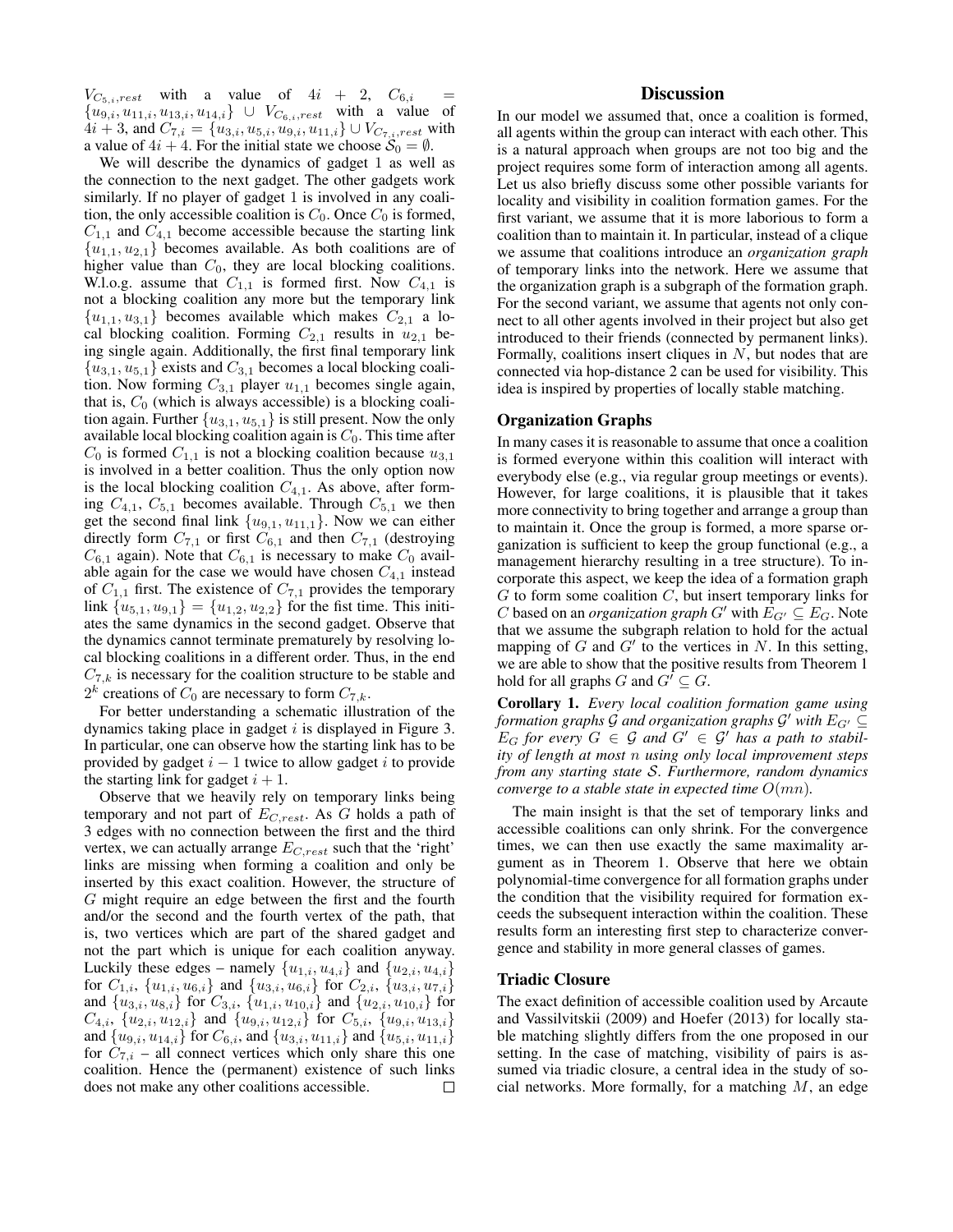$e = \{u, v\} \notin M$  is a local blocking pair if e is a blocking pair and  $u$  and  $v$  are at distance at most 2 in the network  $(V, L \cup M)$ . Consequently, a new coalition (matching edge) can form based on a formation graph (length-2-path) involving an agent that is not part of the final coalition.

In the Appendix, we show how locally stable matching can be embedded in our setting of local coalition formation. Here we adopt the idea to our setting and discuss the consequences. Sadly, with visibility based on agents outside the coalitions, paths to stability must become exponential even for cliques or stars as organization graphs.

The direct generalization of visibility for locally stable matching to our setting is to add a clique for every existing coalition and then consider the triadic closure in the resulting graph as the basis for embedding the formation graph. Formally, in *local coalition formation games with triadic closure* coalition  $C$  is accessible in state  $S$  if there is some  $G = (V_G, E_G) \in \mathcal{G}$  and some bijective map  $\varphi : V_G \to$ C such that  $\{u, v\} \in E_G \rightarrow dist(\varphi(u), \varphi(v), (V, L \cup$  $\{(w, w')|w, w' \in C' \text{ for some } C' \in S\})\geq 2.$ 

**Theorem 4.** Let  $G = (V, E)$  be a star or a clique of at *most 3 vertices. For every*  $n \in \mathbb{N}$  *there is a local coalition formation game with triadic closure, n agents,*  $m = \Theta(n)$ *coalitions,*  $G = \{G\}$  *and an initial state such that every sequence to a stable state requires* 2 Θ(n) *improvement steps.*

*Proof.* We compose our example of a number of identical gadgets. Each gadget has a distinct start coalition and two distinct final coalitions. To establish one of the final coalitions the start coalition has to be formed and later on be destroyed. It is not possible to form both final coalitions through one creation of the start coalition. Thus, for both final coalitions to exist, the start coalition must have been formed twice. The gadgets will be connected such that the start coalition of gadget  $i$  can only be formed when both final coalitions of gadget  $i - 1$  exist. Hence, to form both final coalitions of the  $k^{th}$  gadget we have to create the start coalition of the first gadget  $2^k$  times. The construction is slightly different based on whether we consider  $\mathcal{G}_1 = \{ (\{u, v\}, \{\{u, v\}\}), (\{u, v, w\}, \{\{u, v\}, \{v, w\}\})\}$ the set of all stars with at most 3 vertices or  $\mathcal{G}_2$  =  $\{(\{u, v\}, \{\{u, v\}\}), (\{u, v, w\}, \{\{u, v\}, \{v, w\}, \{u, w\}\})\}\$ the set of all cliques with at most 3 vertices.

Gadget *i* consists of  $V_i = \{v_{1,i}, \ldots, v_{7,i}\}\$ , social links

$$
L = \{ \{v_{1,i}, v_{4,i}\}, \{v_{2,i}, v_{5,i}\}, \{v_{2,i}, v_{7,i}\}, \{v_{3,i}, v_{6,i}\}, \{v_{5,i}, v_{7,i}\} \}
$$

plus  $\{v_{1,i}, v_{6,i}\}\$ , if  $\mathcal{G} = \mathcal{G}_2$ , and potential coalitions  $C_{1,i} =$  ${v_{1,i}, v_{2,i}, v_{3,i}}$ ,  $C_{2,i} = {v_{2,i}, v_{4,i}} C_{3,i} = {v_{3,i}, v_{5,i}}$  $C_{4,i} = \{v_{2,i}, v_{6,i}\}\$ , and  $C_{5,i} = \{v_{6,i}, v_{7,i}\}\$ . The benefits are given by  $w(C_{1,i}) = 3i+1, w(C_{2,i}) = w(C_{4,i}) = 3i+2$ , and  $w(C_{3,i}) = w(C_{5,i}) = 3i + 3$ .  $C_{1,i}$  will play the role of our start coalition, and  $C_{3,i}$  and  $C_{5,i}$  will be the final coalitions of gadget i. To connect gadget i with gadget  $i+1$  we identify vertex  $v_{1,i+1}$  with  $v_{4,i}$ , vertex  $v_{2,i+1}$  with  $v_{7,i}$ , and vertex  $v_{3,i+1}$  with  $v_{6,i}$ . Further to make  $C_{1,1}$  constantly accessible we add a vertex a and social links  $\{a, v_{1,1}\}, \{a, v_{2,1}\},\$ and  $\{a, v_{3,1}\}.$  As initial state we choose the empty coalition structure.

We will analyze the dynamics of gadget 1. All other gadgets i provide the same dynamics except that their start coalition is not constantly accessible but only when both final coalitions of their predecessor gadget  $i - 1$  exist. Only then  $v_{1,i}$  knows  $v_{2,i}$  via  $C_{3,i-1}$  and link  $\{v_{5,i-1}, v_{7,i-1}\}$  =  $\{v_{5,i-1}, v_{2,i}\}\$ and  $v_2$  knows  $v_3$  via  $C_{5,i-1}$ . Thus the star needed to make  $C_{1,i}$  accessible in the case of  $\mathcal{G} = \mathcal{G}_1 v_{1,i}$ exists. In the case of  $G = G_2$  additionally  $v_{1,i}$  and  $v_{3,i}$ know each other (constantly) via  $v_{1,i-1}$  which completes the clique. Now in the initial state gadget 1 is empty. Thus the only accessible coalition is  $C_{1,1}$  which is always accessible due to the connections via a. Once  $C_{1,1}$  is formed both  $C_{2,1}$ and  $C_{4,1}$  become accessible. As both coalitions are more valuable than  $C_{1,1}$  one of them is formed in the next step. Let us assume that  $C_{2,1}$  is formed. The dynamics for the case where  $C_{4,1}$  forms first work analogously. The formation of  $C_{2,1}$  destroys  $C_{1,1}$  but makes  $C_{3,1}$  accessible and thus a blocking coalition. When  $C_{3,1}$  is formed (and  $C_{2,1}$  discarded)  $C_{1,1}$  becomes a blocking coalition again, as now all involved vertices are free. The formation of  $C_{1,1}$  then makes  $C_{4,1}$  accessible again and this time, because  $C_{2,1}$  is blocked by  $C_{3,1}$ ,  $C_{4,1}$  forms the only blocking coalition. With  $C_{4,1}$ formed  $C_{5,1}$  becomes a blocking coalition. In the next step  $C_{5,1}$  is formed, that is, both final coalitions exist and  $C_{2,1}$ becomes available. Now the same dynamics kick off in gadget 2.

Note that we can alter the gadgets to only use coalitions of size 3 by adding a distinct vertex for each coalition of size 2 and connect it with one (for stars) or both (for cliques) vertices via a path of length 2 (using auxiliary vertices).  $\Box$ 

### Acknowledgment

This work was supported by DFG Cluster of Excellence MMCI and grant Ho 3831/3-1.

#### References

Abraham, D.; Levavi, A.; Manlove, D.; and O'Malley, G. 2008. The stable roommates problem with globally ranked pairs. *Internet Math.* 5(4):493–515.

Arcaute, E., and Vassilvitskii, S. 2009. Social networks and stable matchings in the job market. In *Proc. 5th Intl. Workshop Internet & Network Economics (WINE)*, 220–231.

Askalidis, G.; Immorlica, N.; Kwanashie, A.; Manlove, D.; and Pountourakis, E. 2013. Socially stable matchings in the hospitals/residents problem. In *Proc. 13th Workshop Algorithms and Data Structures (WADS)*, 85–96.

Aziz, H., and Brandl, F. 2012. Existence of stability in hedonic coalition formation games. In *Proc. 11th Conf. Autonomous Agents and Multi-Agent Systems (AAMAS)*, 763– 770.

Aziz, H.; Brandt, F.; and Harrenstein, P. 2014. Fractional hedonic games. In *Proc. 13th Conf. Autonomous Agents and Multi-Agent Systems (AAMAS)*, 5–12.

Aziz, H.; Brandt, F.; and Seedig, H. G. 2011. Stable partitions in additively separable hedonic games. In *Proc. 10th Conf. Autonomous Agents and Multi-Agent Systems (AA-MAS)*, 183–190.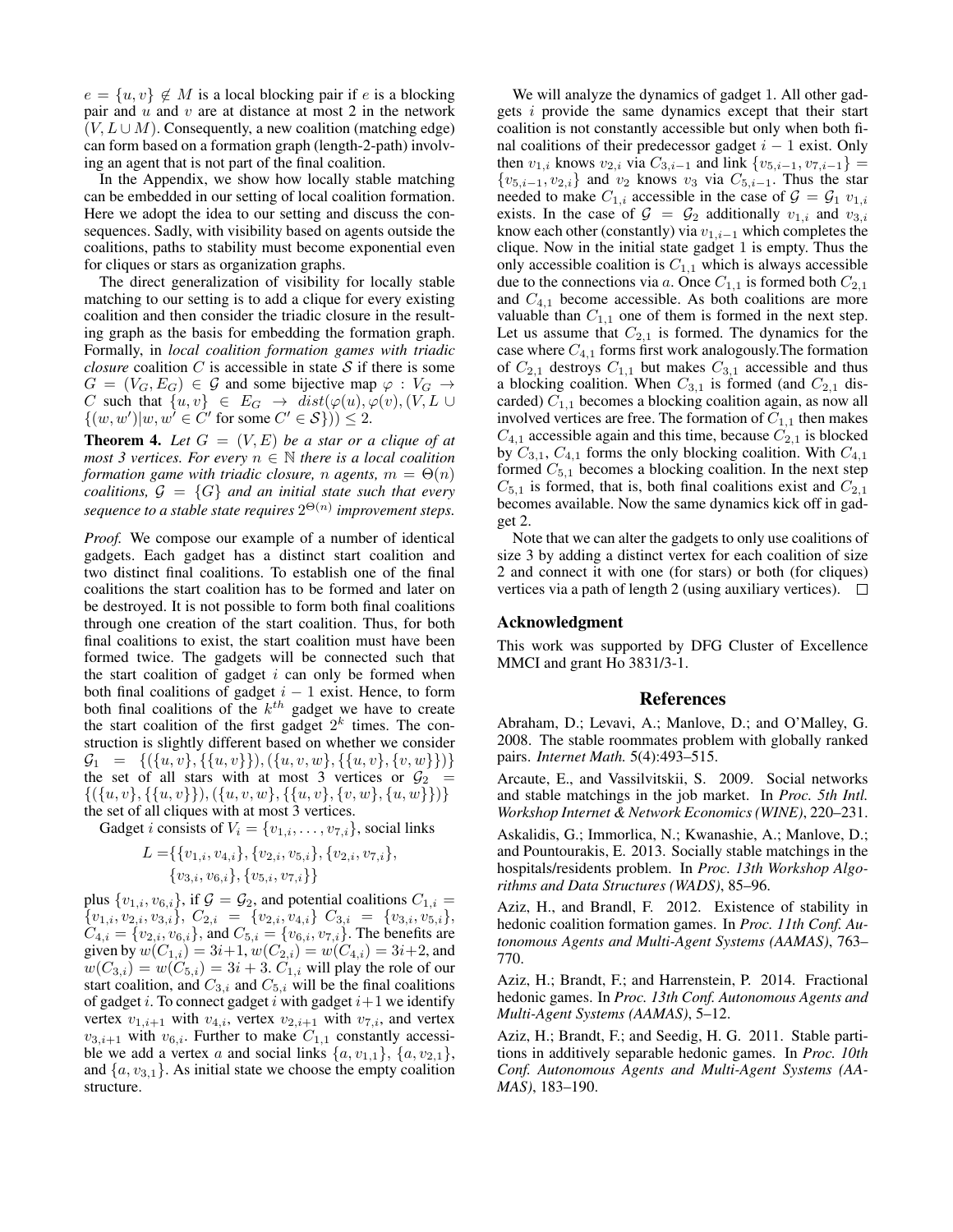Banerjee, S.; Konishi, H.; and Sönmez, T. 2001. Core in a simple coalition formation game. *Social Choice & Welfare* 18(1):135–153.

Bilò, D.; Gualà, L.; Leucci, S.; and Proietti, G. 2014. Locality-based network creation games. In *Proc. 26th Symp. Parallelism in Algorithms and Architectures (SPAA)*, 277– 286.

Bogomolnaia, A., and Jackson, M. 2002. The stability of hedonic coalition structures. *Games Econom. Behav.* 38:201– 230.

Burani, N., and Zwicker, W. 2003. Coalition formation games with separable preferences. *Mathematical Social Sciences* 45(1):27–52.

Cechlárova, K. 2008. Stable partition problem. In *Encyclopedia of Algorithms*.

Cheng, C., and McDermid, E. 2013. Maximum locally stable matchings. *Algorithms* 6(3):383–395.

Dreze, J., and Greenberg, J. 1980. Hedonic coalitions: Optimality and stability. *Econometrica* 48(4):987–1003.

Gairing, M., and Savani, R. 2010. Computing stable outcomes in hedonic games. In *Proc. 3rd Intl. Symp. Algorithmic Game Theory (SAGT)*, 174–185.

Hajduková, J. 2006. Coalition formation games: A survey. *Intl. Game Theory Rev.* 8(4):613–641.

Hoefer, M., and Wagner, L. 2013. Locally stable marriage with strict preferences. In *Proc. 40th Intl. Coll. Automata, Languages and Programming (ICALP)*, volume 2, 620–631.

Hoefer, M., and Wagner, L. 2014. Matching dynamics with constraints. In *Proc. 10th Intl. Conf. Web and Internet Economics (WINE)*.

Hoefer, M. 2013. Local matching dynamics in social networks. *Inf. Comput.* 222:20–35.

Jackson, M. 2008. *Social and Economic Networks*. Princeton University Press.

Mathieu, F. 2010. Acyclic preference-based systems. In Shen, X.; Yu, H.; Buford, J.; and Akon, M., eds., *Handbook of peer-to-peer networking*. Springer Verlag.

Meir, R.; Zick, Y.; Elkind, E.; and Rosenschein, J. 2013. Bounding the cost of stability in games over interaction networks. In *Proc. 27th Conf. Artificial Intelligence (AAAI)*.

Myerson, R. 1977. Graphs and cooperation in games. *Math. Oper. Res.* 2:225–229.

Owen, G. 1986. Values of graph-restricted games. *SIAM J. Algebraic Discrete Methods* 7(2):210–220.

Sung, S.-C., and Dimitrov, D. 2010. Computational complexity in additive hedonic games. *Europ. J. Oper. Res.* 203(3):635–639.

# Appendix

### Embedding of Locally Stable Matching

Lemma 2. *For any instance of locally stable matching with agents*  $V_M$ , possible matching edges  $E_M$ , edge weights  $w_M : E_M \to \mathbb{R}$  and permanent links  $N_M$ , there is a local *coalition formation game which correctly maps the improvement dynamics of the matching instance.*

*Proof.* We have to deal with three different types of accessible edges: (1)  $e \in E \cap N$ , (2)  $e = \{u, v\} \in E \setminus N$ such that there is some v' with  $\{u, v'\}, \{v, v'\} \in N$ , and (3)  $e = \{u, v\} \in E \setminus N$  such that some edge  $e' = \{u, v'\}$  is required to make e accessible via a social link  $\{v, v'\} \in N$ . We consider only edges of type (3) with  $w(e) > w(e')$  as otherwise  $u$  would not want to deviate anyway.

We set  $V = V_M \cup \{v_e \mid e \text{ of type (1) or (2)}\} \cup \{v_{e',e} \mid e\}$ of type (3)} and  $N = \{ \{u, v_e\}, \{v, v_e\} \mid e = \{u, v\}$ of type (1) or (2)}  $\cup$  {{v, v<sub>e',e</sub>}, {v', v<sub>e',e</sub>} | e = {u, v} of type (3). For the potential coalitions we have  $C =$  $E_M \cup \{C_e = \{u, v, v_e\} \mid e \text{ of type (1) or (2)}\} \cup \{C_{e', e, 1} =$  $\{u, v, v^{\prime}, v_{e^{\prime}, e}\}\$  | e of type (3)}. The additional coalitions are auxiliary coalitions which will be used as intermediate step to simulate the resolution of a local blocking pair. Note, that these auxiliary coalitions are unique in the sense that there are no two combinations generating the same set.

For the coalitions appearing in the original matching game we keep the weights. For coalitions  $C_{e',e} = \{u, v, v'\}$ as defined above finding the correct weight is slightly more involved. As we want to use  $C_{e',e}$  as an intermediate step between  $e'$  and  $e$ , it has to be more valuable than  $e'$  but less than  $e$ . But those are not the only constraints. If  $v$  is interested in switching to  $u$  from whichever partner he currently has, we need  $C_{e',e}$  to be attractive for v as well. To find suiting weights we order all values appearing in  $w_M$  in ascending order. For some weight  $w_M(e)$  we define  $succ(w_M(e))$ to be the direct predecessor of  $w_M(e)$  in this order. Then we set  $w(C_{e',e}) = succ(w_M(e)) + \frac{w_M(e) - succ(w_M(e))}{2}$  and  $w(C_e) = succ(w_M(e)) + \frac{w_M(e) - succ(w_M(e))}{2}$ . This way auxiliary coalitions are less valuable than the desired coalition but more valuable than every other coalition of lower weight. Further if the desired coalitions have the same value, then so do the auxiliary coalitions.

We use paths as formation graphs. Then we claim that starting from any coalition structure representing an valid matching in the original game, we can simulate the resolution of every local blocking pair using at most two improvement steps in the new game. Further there are no improvement steps in the coalition formation game which are not either the resolution of a local blocking pair or the intermediate step for the resolution of a local blocking pair. If some intermediate coalition is deleted by some coalition other than the one it was designed for, there is a sequence in the matching game which would have similar effects on the state.

First assume that for matching M edge  $e = \{u, v\}$  is a blocking pair in the matching game. If  $u$  and  $v$  are in hopdistance at most 2 in  $N_M$ , there is some coalition  $C_e$  =  $\{u, v, v_e\}$ . By definition  $C_e$  is more worthy than any matching edge of u or v with value  $\langle w_M(e)$ . With the two newly introduced links connecting u and v with  $v_e$  as formation graph  $C_e$  is accessible. Thus  $C_e$  is a blocking coalition in the current state. Once  $C_e$  is formed, u and v are directly connected by a temporary link and can now deviate to the even more worthy coalition  $e$ . If the hop-distance between  $u$ and v is larger than 2, then there has to be some edge  $e' \in M$ which makes e accessible. W.l.o.g. assume that  $e' = \{u, v'\},$